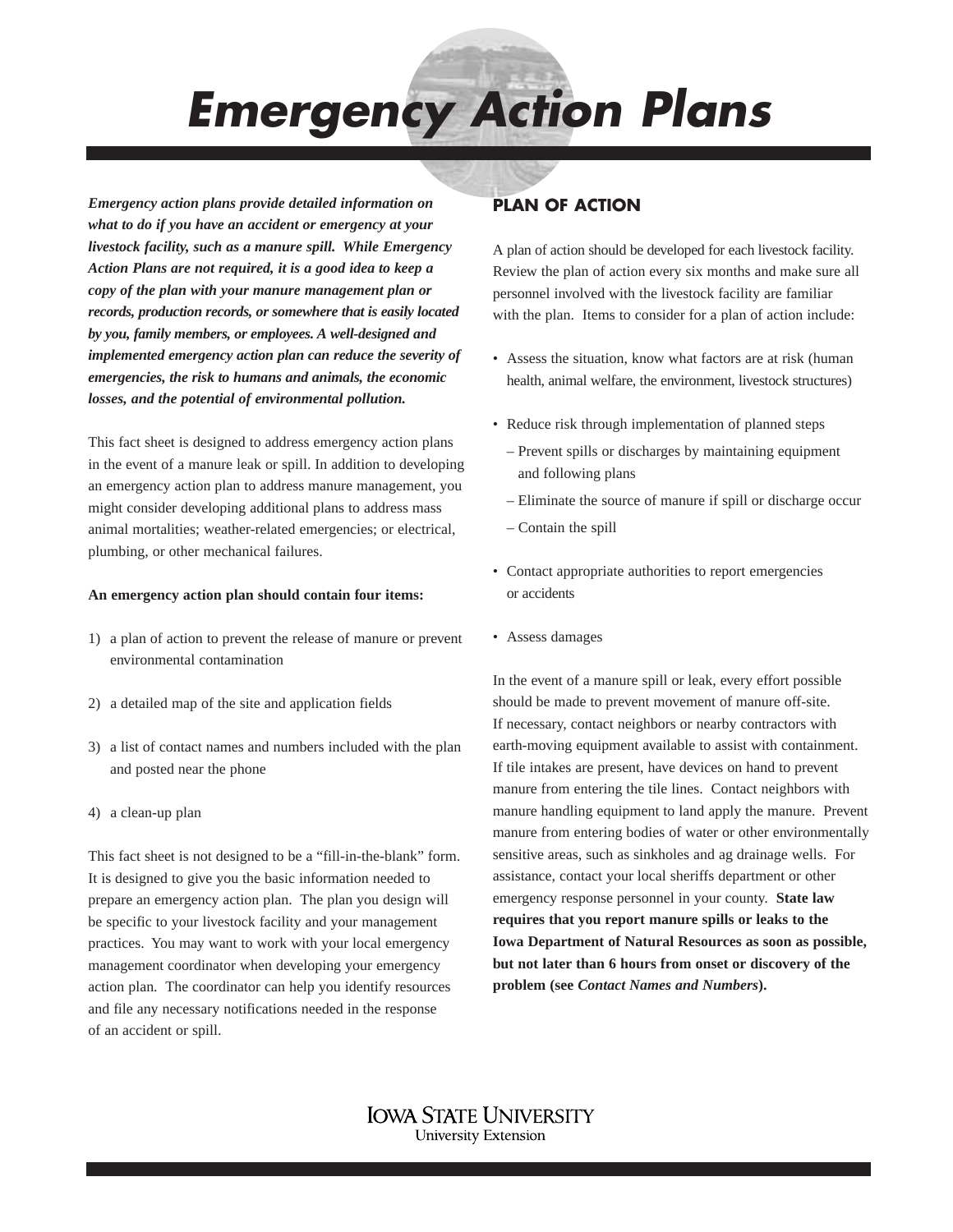# *Emergency Action Plans*

### **SITE MAP**

A good planning tool for emergency action plans is a site map of the livestock facility. A site map can be of assistance to new employees, delivery personnel, and emergency response personnel. A site map should include the following information:

- Facility address and location (including e911 address)
- Building locations
- Electrical service boxes
- Water main connections and shut-off valves
- Identification of the manure storage structure with associated pump-out ports, valves, pumps, etc…
- Location of wellheads
- Identification of nearby tile intakes, sinkholes, ag drainage wells, streams, lakes or other environmentally sensitive areas
- Drainage and water movement indications
- Identification of property boundaries
- First aid kit
- Fire extinguisher(s)

In addition to a site map for livestock facilities, copies of maps of fields for land application of manure should be included. If you already have these maps filed with your manure management plans, an extra set could be filed with your emergency action plan. These maps should include manure application setback distances, designated areas, watercourses, and property boundaries. It is also helpful to include the location of field access roads and gates. You may wish to file a site map with your DNR regional field office.

## **CONTACT NAMES AND NUMBERS**

See attached sheets.

#### **CLEAN-UP PLAN**

A clean-up plan should include methods of proper manure removal and land application of manure at agronomic rates. Manure applications from a spill should also be recorded in your manure management plan if you are required to have one. You should consult DNR field staff for appropriate clean-up methods. You may be required to file a report following a manure spill, leak or other incident.



*This fact sheet was developed by the Iowa Manure Management Action Group (IMMAG). Special thanks to Don Peterson and Paul Miller, NRCS; Karen Grimes and Kathie Lee, IDNR staff; and Jeff Lorimor and Angela Rieck-Hinz, ISU; for development of this material. Members of IMMAG include: Natural Resource Conservation Service (NRCS), Iowa Environmental Council, Agribusiness Association of Iowa, Iowa Farm Bureau, Iowa Pork Producers Association, Iowa Cattlemen's Association, Iowa Poultry Association, Conservation Districts of Iowa, Farm Credit Services of America, Iowa Department of Natural Resources (IDNR), Division of Soil Conservation of the Iowa Department of Agriculture and Land Stewardship (DSC-DALS), Iowa Beef Center, Iowa Pork Industry Center and Iowa State University Extension, and the College of Agriculture.*

*A special thanks to the IDNR field staff, Extension field staff, and State Emergency Response personnel for assistance.*

...and justice for all The U.S. Department of Agriculture (USDA) prohibits discrimination in all its programs and activities on the basis of race, color, national original, ange, disability, pendents political beliefs, sex all programs.) Many materials can be made available in alternative formats for ADA clients. To file<br>a complaint of discrimination, write USDA, Office of Civil Rights, Room 326-W, Whitten<br>Building, 14th and Independence Ave

Issued in furtherance of Cooperative Extension work, Acts of May 8 and June 30, 1914, in cooperation with the U.S. Department of Agriculture. Stanley R. Johnson, director, Cooperative Extension Service, Iowa State University of Science and Technology, Ames, Iowa.

> PM 1859 January 2001 File: Environmental Quality 4-1 [A]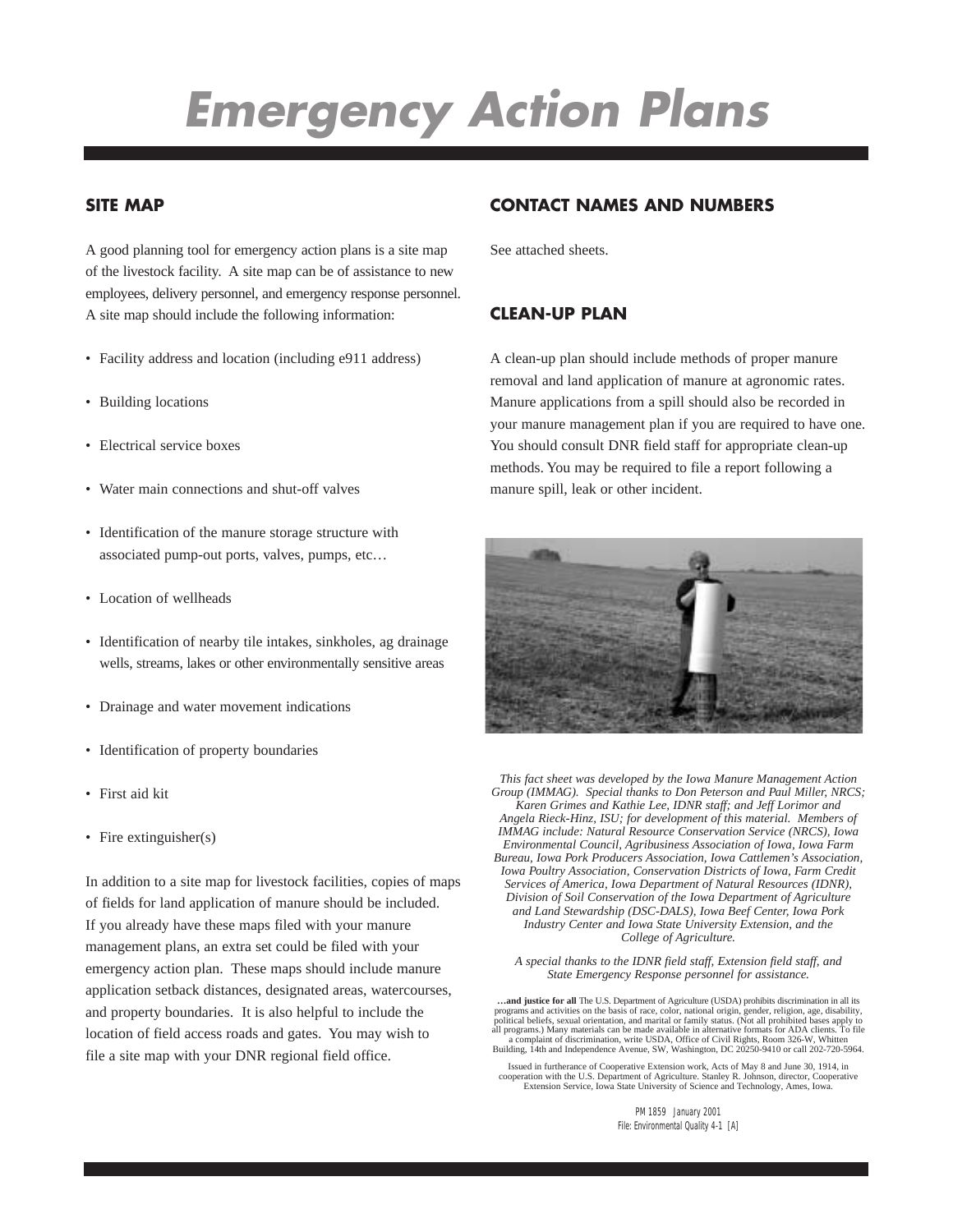# **IOWA STATE UNIVERSITY**<br>University Extension

# **Contact Names and Numbers**

A list of contact names and numbers should be filed with the emergency action plan and a copy posted by the phone for emergencies.

### **HUMAN INJURY**

Explain that self-contained breathing apparatus may be required if someone has been overcome by gases.

| <b>Site Name</b>                                                                                                                                                 | <b>Rescue Unit/Ambulance</b>      |
|------------------------------------------------------------------------------------------------------------------------------------------------------------------|-----------------------------------|
|                                                                                                                                                                  |                                   |
|                                                                                                                                                                  | <b>Doctor or Physician</b>        |
| <b>Owner/Operator</b>                                                                                                                                            |                                   |
|                                                                                                                                                                  | Phone:                            |
| Phone:                                                                                                                                                           |                                   |
|                                                                                                                                                                  | <b>Hospital or Medical Clinic</b> |
| Site Address (including e911 address)<br><u> 1989 - Johann John Stone, mensk politik fotograf (d. 1989)</u>                                                      |                                   |
|                                                                                                                                                                  | Phone:                            |
|                                                                                                                                                                  | <b>Fire Department</b>            |
|                                                                                                                                                                  |                                   |
|                                                                                                                                                                  | <b>County Sheriff</b>             |
|                                                                                                                                                                  |                                   |
| <b>Specific Directions to the Site</b><br><u> 1989 - Johann John Stoff, deutscher Stoffen und der Stoffen und der Stoffen und der Stoffen und der Stoffen un</u> |                                   |
|                                                                                                                                                                  | <b>County Health Official</b>     |
|                                                                                                                                                                  |                                   |
|                                                                                                                                                                  |                                   |
|                                                                                                                                                                  | <b>Poison Control Center</b>      |
|                                                                                                                                                                  |                                   |
|                                                                                                                                                                  | Others                            |
|                                                                                                                                                                  |                                   |
|                                                                                                                                                                  |                                   |
|                                                                                                                                                                  |                                   |
|                                                                                                                                                                  | Phone:                            |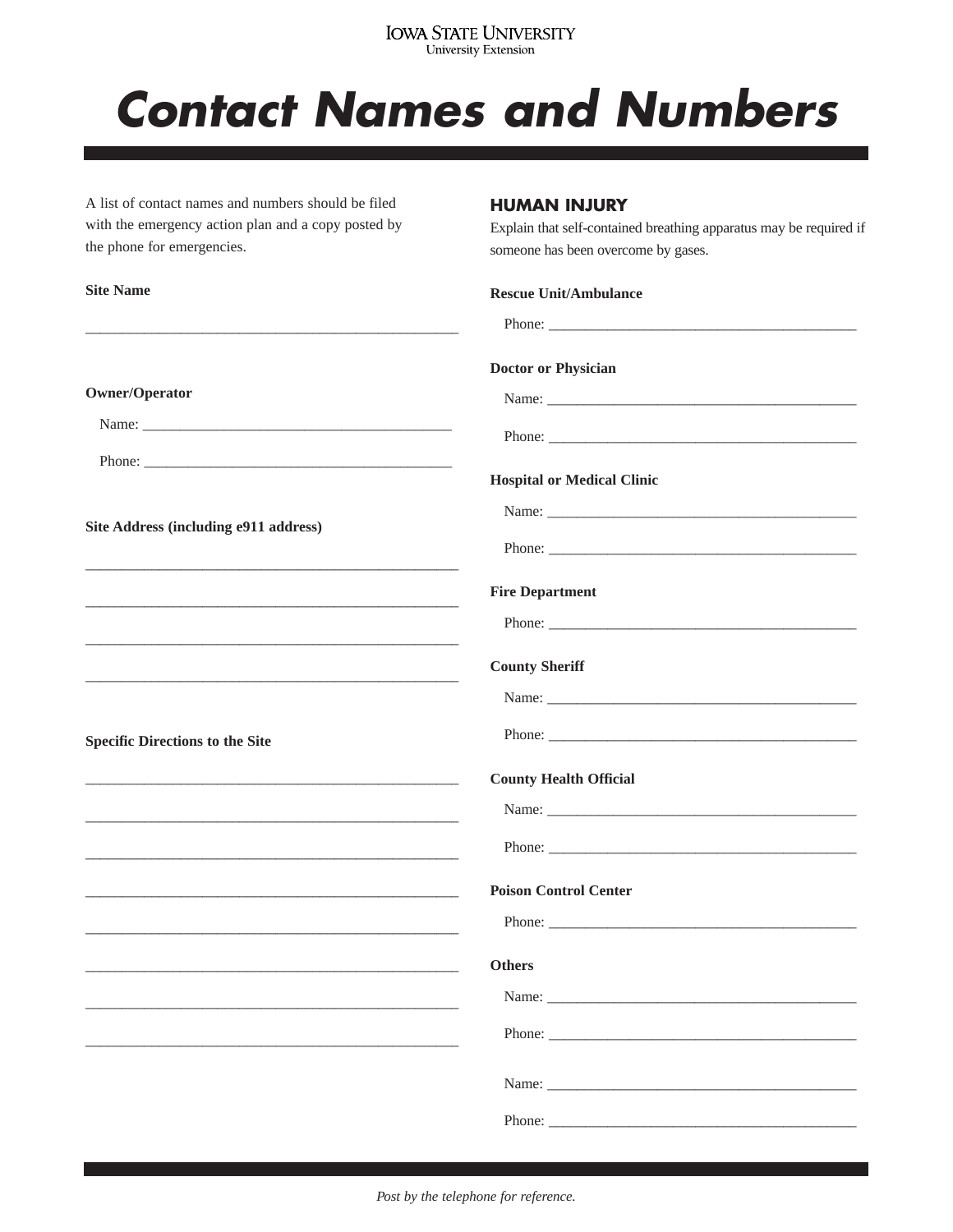#### **IOWA STATE UNIVERSITY** University Extension

# *Contact Names and Numbers*

# **Manure Leaks or Spills**

### **IOWA DEPARTMENT OF NATURAL RESOURCES FIELD OFFICE**

**State law requires that you report manure spills or leaks to the Iowa Department of Natural Resources as soon as possible, but not later than 6 hours from onset or discovery of the problem (see** *Contact Names and Numbers***).**

**Work Days 8 a.m. - 4:30 p.m.**

Phone:

**Weekends, Holidays, and After Business Hours** Phone: (515) 281-8694



## **COUNTY SHERIFF**

Name:

Phone:

## **CONTRACTOR**

| <b>Earth Moving</b>                                                                                                                                                                                                            |
|--------------------------------------------------------------------------------------------------------------------------------------------------------------------------------------------------------------------------------|
|                                                                                                                                                                                                                                |
|                                                                                                                                                                                                                                |
| <b>Pumping Equipment</b>                                                                                                                                                                                                       |
|                                                                                                                                                                                                                                |
|                                                                                                                                                                                                                                |
| <b>Hauling Equipment</b>                                                                                                                                                                                                       |
| Name:                                                                                                                                                                                                                          |
| Phone:                                                                                                                                                                                                                         |
| <b>Equipment Owners</b>                                                                                                                                                                                                        |
|                                                                                                                                                                                                                                |
|                                                                                                                                                                                                                                |
| <b>County Engineer</b>                                                                                                                                                                                                         |
| Name: Name and the state of the state of the state of the state of the state of the state of the state of the state of the state of the state of the state of the state of the state of the state of the state of the state of |
|                                                                                                                                                                                                                                |
| <b>Others</b>                                                                                                                                                                                                                  |
|                                                                                                                                                                                                                                |

Phone: